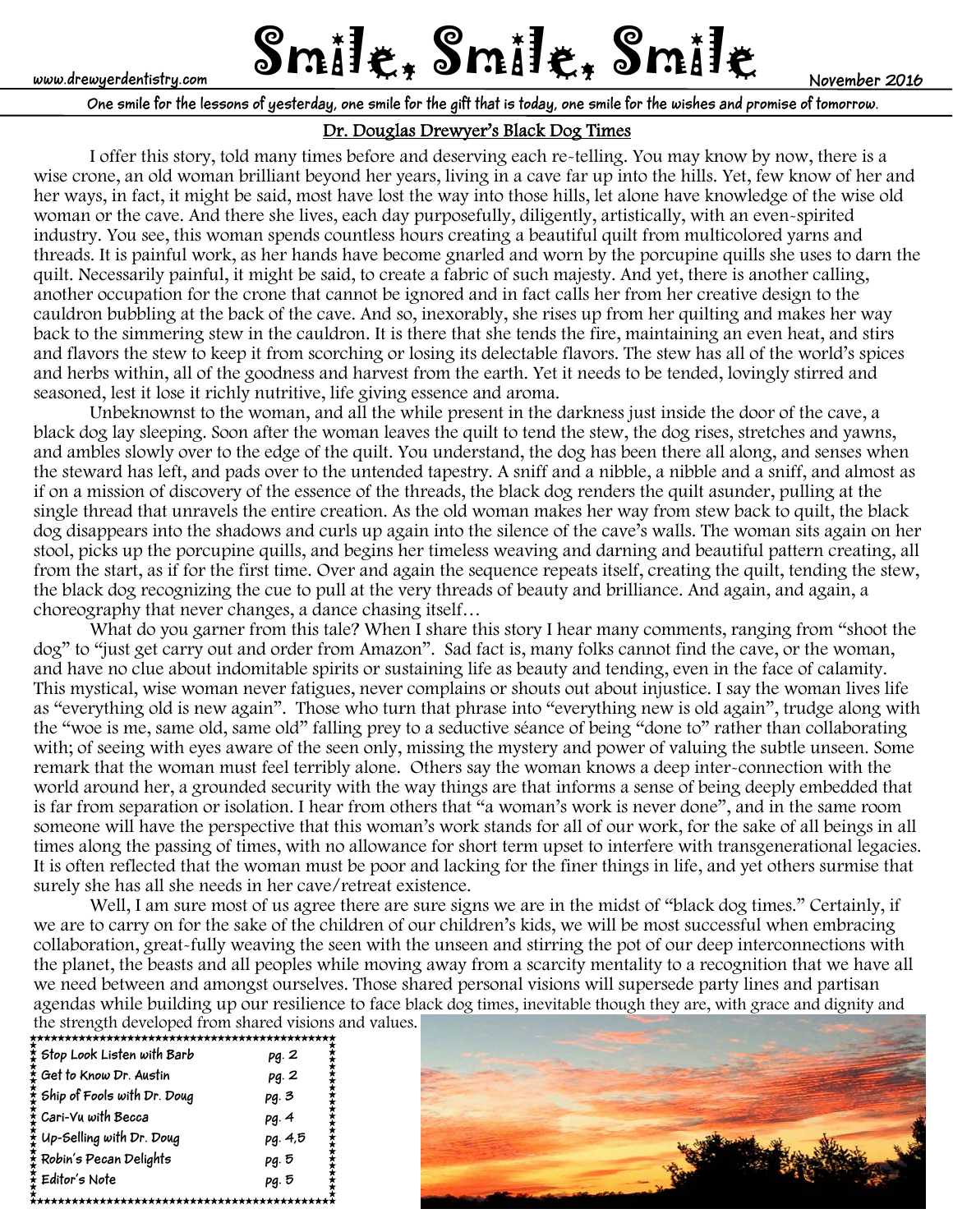## **Stop, Look and Listen…Again… with Barb**

 Our theme for this newsletter is "Everything Old is New Again". With those words, we know that our possessions can always be made new to someone else. We see that when we have yard sales or ask a friend if they might have a use for something we no longer need. Spring can give us a feeling of new again. We can also make something new with forgiveness. To forgive someone can turn hurt into a new relationship. How we remember a past unpleasant experience might become new if we look at it with a different perspective.

 My article for this newsletter will be an old article I wrote 6 years ago. Maybe it will be new to some of our readers: With the holiday season upon us and the fact that we can make ourselves crazy with all that we need and want to do, I thought it might be the perfect time to find ways to Stop, Look, and Listen, in order to slow ourselves down a little.

 We might choose to Stop something that puts us in "information overload". Recently I decided to cut back on watching the news. I found that most of the information did not really benefit me in a positive way. It does not mean I don't have sympathy and concern for what's going on in and around the world; it is just that I started to realize I knew more about what was happening on the other side of the world than I did in my own neighborhood. The truth is we can all make our own news, by being in touch with people and events we can really connect with. Do we take time to really look at the person standing right in front of us at any given time? We are so distracted with technology (cell phones, t.v., computers, iPods, etc.), that we don't seem to look into each other's eyes very often. Especially with our children today, who are so connected to technology and somewhat disconnected from people, can we show them how to look up and see the world around them?

 I play a game with my 3 year old grandson, Alex, when we are outside, it is called, "what do you hear?" We have to be real quiet so he can tell me all the different sounds he hears. With needing to get so much accomplished in our daily lives, we can forget to listen to what is going on around us. When my grandkids come over and they all want my attention at the same time, I find the best way I'm able to really listen is to quiet myself first. I sit down in a chair at their level and look right at them. That is when I can really hear (almost) all the things they want to tell me. When we can focus on listening to one thing at a time, it really can have a calming effect on us and those around us.

 There are so many ways we can use these three words, Stop-Look-Listen, to make a difference in our day to day lives. You decide: what do you want to "stop", which way do you want to "look" and how do you want to "listen" to this life, see what happens…

## **Get to Know Dr. Austin**

I am sure most dentists joining existing dental practices are unsure how they will be received by their new patients. Luckily, I have been welcomed with nothing but warm smiles and congratulations. With every new greeting I am reminded how grateful I am that you have allowed me to be a part of your dental wellness. I would like to extend a big **thank you** to all of our patients that have made me feel a part of their family! And as I get to know all of you, here is a little bit about me:

 One of my favorite places to be is in my garden. I enjoy cooking with fresh herbs and veggies from my backyard, including two favorite vegetables: sugar snap peas and tomatoes. Zinnias and sunflowers are also summer staples in my flower garden.

 I love to stay active. I played high school basketball and baseball for River Hill High School in Howard County. Then, I pitched for the Division I UMBC Retrievers in college while studying Pre-Dental and Business Technology Administration. You can still find me on the ball field playing for the Annapolis Pirates in the local Chesapeake Men's Senior Baseball League.

 I am engaged to be married! I met my fiancée, Lauren, while in college at UMBC. Lauren is a CPA for T. Rowe Price. Our big day is in September 2017.

 Sushi is my favorite food, especially sashimi and spicy tuna rolls. Bonus fact: Dr. Doug is known to pile on the wasabi a little too high!

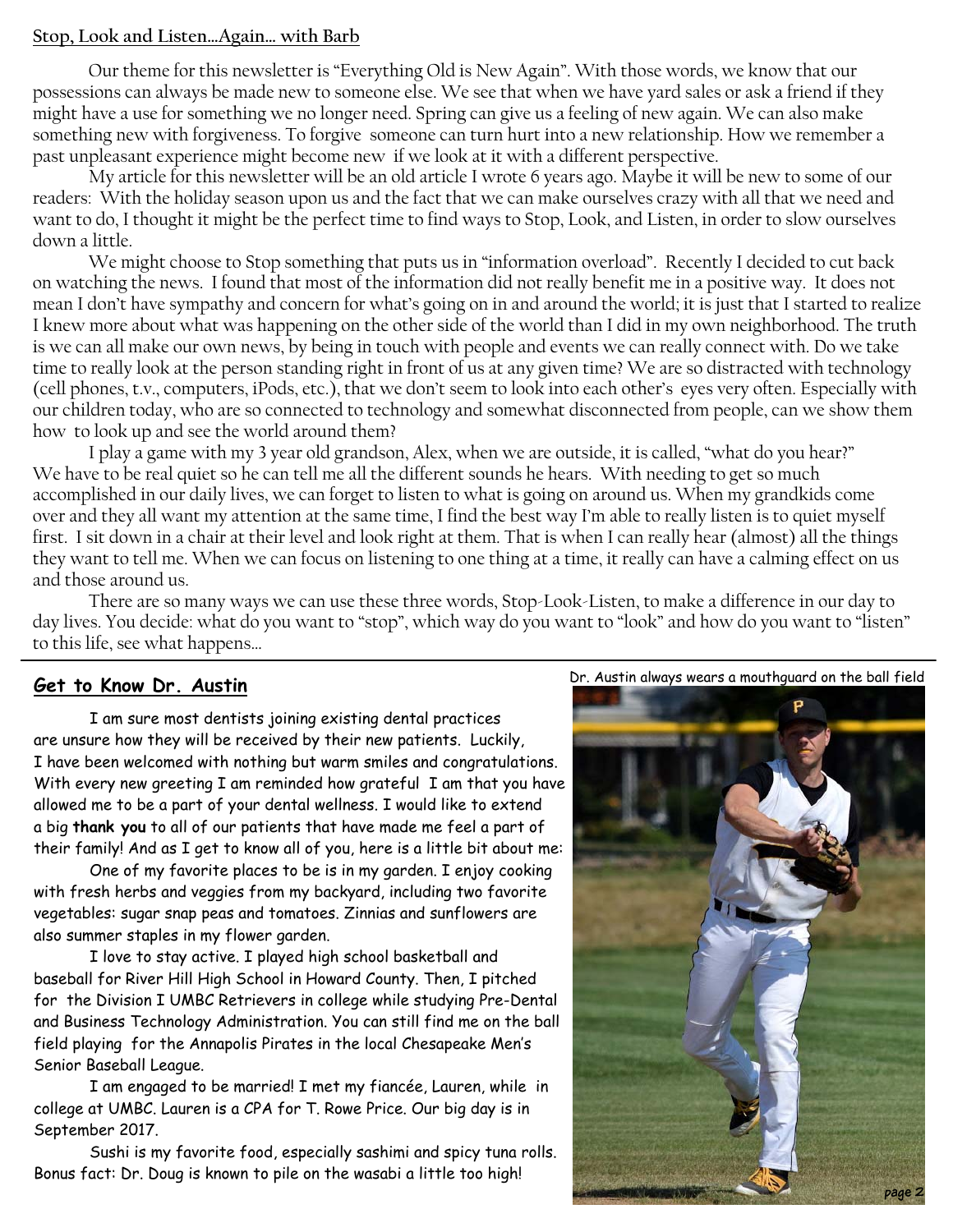## Ship of Fools with Dr. Douglas

 I won't be so banal as to say everything worth learning can be learned from the Good Ole Grateful Dead. However, Robert Hunter and Jerry Garcia had a special knack of hitting the nail on the head for me with their lyrical witticisms and timeless truths. Note the song, "Ship of Fools", for example.

| Went to see the captain                                                                                                        | The bottles stand as empty                                                                                                |
|--------------------------------------------------------------------------------------------------------------------------------|---------------------------------------------------------------------------------------------------------------------------|
| strangest I could find                                                                                                         | as they were filled before                                                                                                |
| Layed my proposition down                                                                                                      | Time there was and plenty                                                                                                 |
| Layed it on the line;                                                                                                          | but from that cup no more                                                                                                 |
| I won't slave for beggar's pay<br>likewise gold and jewels<br>but I would slave to learn the way<br>to sink your ship of fools | Though I could not caution all<br>I yet may warn a few:<br>Don't lend your hand to raise no flag<br>atop no ship of fools |

 Those lyrics are a likely reference to the times, not so long ago, when communities assembled all those deemed "out of their minds" or not in their "right minds" and put them on board a ship to slave and crew. These folks were then jettisoned from the community, put out to sea, because it was then believed that the chaos of the wind and waves resonated with the 'obvious' chaos swirling within the bodymindspirits of these outcasts from society. Turns out, many of those cast adrift resonated with their new surroundings and experienced wellness not known before. Sadly, others worsened in their conditions, lived and died as alien from their families and countrymen. When these "Ships of Fools" came into a harbor at another port, people would flock down to the shore to see and hear the "crazy crews" of human cargo without a home. The "foreign lunatics" became a sideshow for the very villages they were banished from.

 For me, this song is pointing the way for taking action informed from values-based and driven mores to stop the benign and blind inanities that create such divisions as "us and them" and craft ways of being and doing and feeling such that there is only 'us'. With time a-wastin', it is as important as ever could be for the elimination of policies and plans on racism, sexism, immigration, care of the elderly and the mentally diseased to be created from a stance of us and them. It is surely those who are blind to these injustices that crew the Ship of Fools Robert Hunter's juxtaposition is wisely pointing to.

> Saw your first ship sink and drown from rocking of the boat and all that could not sink or swim was just left there to float I won't leave you drifting down but whoa it makes me wild with thirty years upon my head to have you call me child

Ship of fools on a cruel sea Ship of fools sail away from me

It was later than I thought when I first believed you now I cannot share your laughter Ship of Fools



"Don't throw the past away you might need it some rainy day Dreams can come true again When everything old is new again" Album: Continental American, Peter Allen, 1974

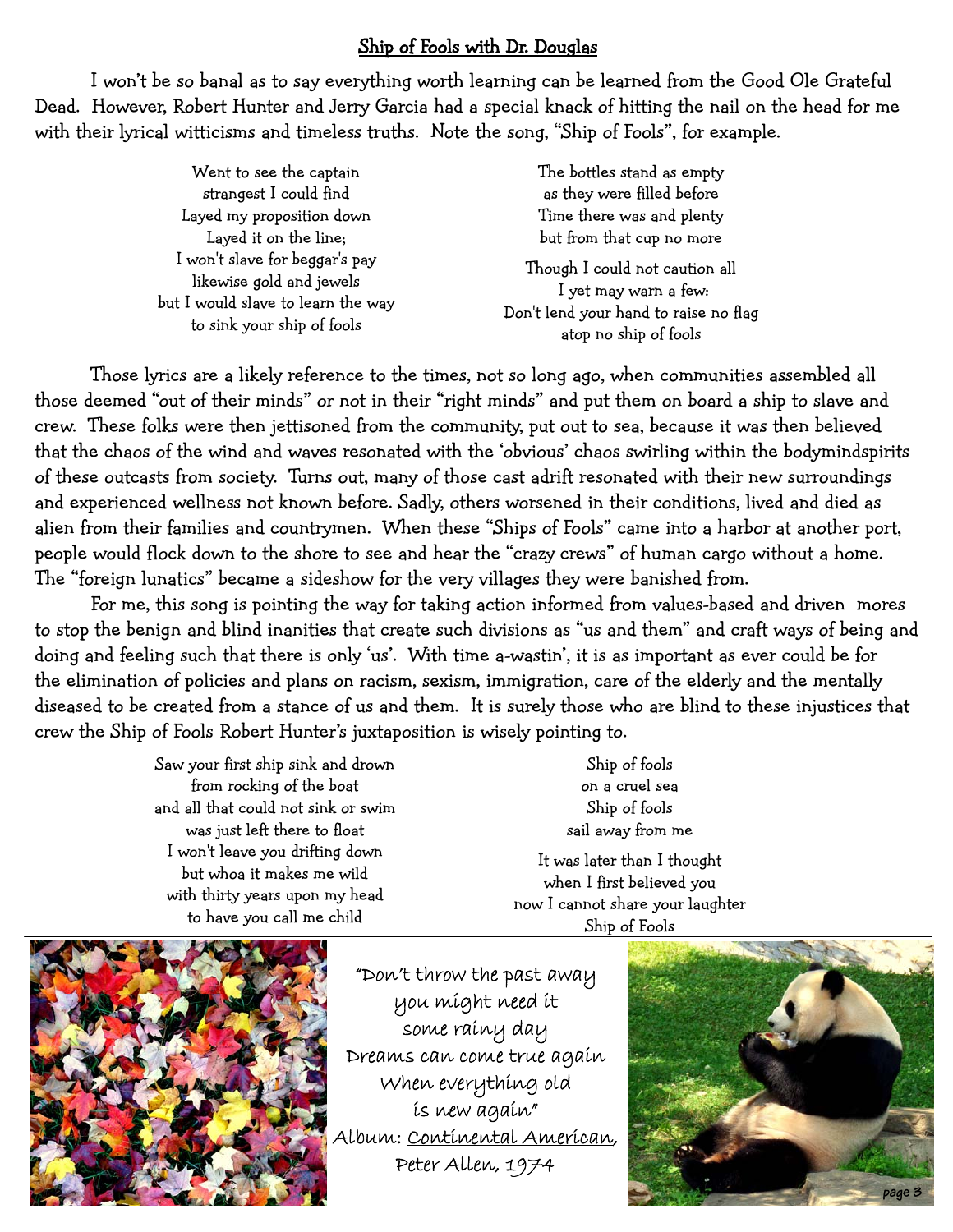## **Becca Introduces Cari-Vu: The Ultimate and New Way in Diagnosing Decay**

 Until recently, x-rays have been the number one diagnostic tool for the detection of decay in areas that are not visible by sight. Advances in technology, however, have brought new and more efficient ways of diagnosis to the table. One of the best advances thus far is an intra-oral camera known as Cari-Vu. Caries is the dental term for decay. The Cari-Vu is a very accurate system for detecting decay, with 99% accuracy improving the current 91% accuracy of digital x-rays. X-rays can be somewhat limiting due to their "view" on crowded teeth and lower radiation exposures (good news, yet bad resolution!). This means that cavities can develop in areas and go undetected until a patient experiences pain or sensitivity.

 These questionable lesions which sometimes may referred to as a "watch" can now be diagnosed with Cari-Vu. The camera gets a birds eye view of the tooth, shines a powerful light (near-infrared transillumination) and records the 3D picture revealing the relative density of the tooth structure. All of this is done with NO radiation. We can tour the entire mouth in just a few minutes, and patients can watch the live monitor to see if there are any dark spots right away. X-rays can be tricky to explain to our patients, and often require a trained eye to see the potential state of a tooth. The Cari-Vu shows a clear view of the teeth that were unbeknownst to the patient by sensitivity. This camera has taken a lot of guesswork out of diagnosing questionable areas of decay.

 Additionally, the Cari-Vu shows evidence of deep cracks around silver fillings, which often signals the risk that the tooth may fracture. Patients who have experienced this know all too well that once this happens they are often left with having to place a crown on that tooth, given that it has not cracked near the nerve needing more extensive treatment. This early detection can ultimately save a tooth from ever needing a crown, and may even be fixed with a tooth colored resin filling. Now patients can be even more in charge of their dental wellness by knowing with confidence what exactly is going on in their mouth. Treating patients with the utmost efficient, reliable, and safe technology is the best way to treat a patient in our eyes. We are very excited to introduce this camera to our patients, and seeing is now believing! Below is a bitewing x-ray which does not clearly or confidently indicate decay; then a Cari-Vu picture that clearly indicates decay; followed by an intra-oral camera picture of the same teeth after the decay was removed, before being restored with resin filling.



#### Up-Selling with Dr. Douglas

 I was at a couples' soiree just a few weeks ago, and, wouldn't you know it, the coffee table conversation turned to dentistry. I could, you might presume, talk dentistry all night long and serve breakfast in the morning, and I DON'T!!!! Life, I say, is a bit more multi-dimensional for me. However, when engaged, I will listen, and enter into the dialogue when it seems time. A guy initiated the conversational line by reporting that he and his wife had been seeing the same dentist for some time, yet recently was somewhat "put off" by what he understood to be "up-selling" by their dentist.

 As I share with my students each semester, I demand that they develop and sustain the quality of care and ethical standards in so much as they will be representing me in their future careers. Yes, Me, as in UMSOD graduate, and Me, as in dentist. So my antennae certainly rise when I am listening to someone who is less than enchanted with their dental wellness support, especially if there seems to be a violation of quality of care or ethical conduct. I take it very personally as a poor reflection on some of those definitions of "me".

 And so I intently listened, and listened some more. It is a fine line along a slippery slope when I balance my listening with an invading story line of my own thoughts and perspectives. A bit of a struggle can present as I ward off thoughts of good and bad and right and wrong to clearly hear the unmet needs and feelings brought forth from the speaker. What I heard was a feeling of disappointment from this guy, as his need for dental treatment without the "pressure" of "up-selling" was fueling that discomfiture.

Up-Selling continues on the next page…... **page 4**  Evidently, treatment proposals had been put forth as needs that were neither understood, evident or perceived by the patient; therefore the perception of "up-selling". I've always associated "up-selling" with that same conundrum, sort of like, don't tell me about the bells and whistles when all I need is the plain brown wrapper.